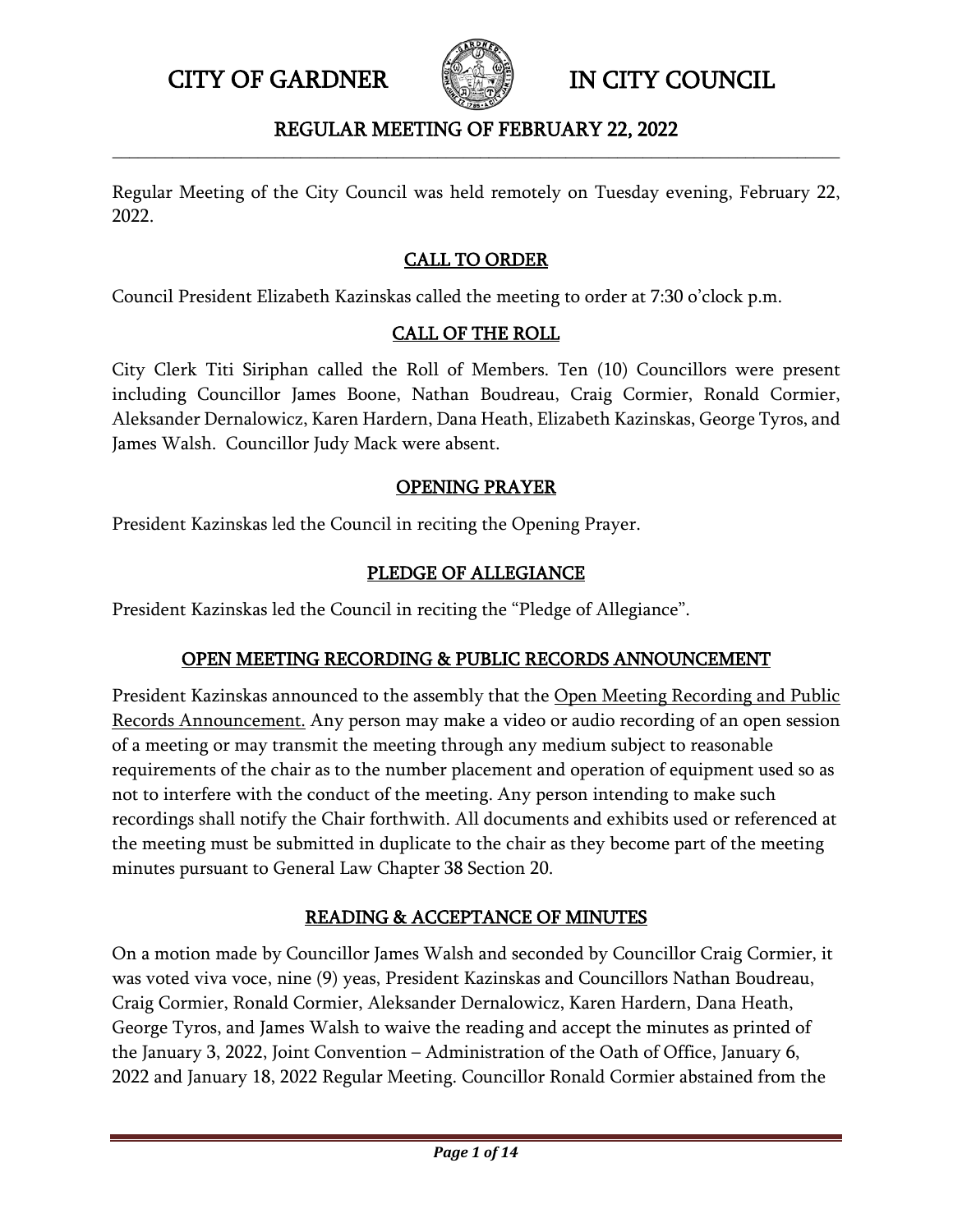

## REGULAR MEETING OF FEBRUARY 22, 2022 **\_\_\_\_\_\_\_\_\_\_\_\_\_\_\_\_\_\_\_\_\_\_\_\_\_\_\_\_\_\_\_\_\_\_\_\_\_\_\_\_\_\_\_\_\_\_\_\_\_\_\_\_\_\_\_\_\_\_\_\_\_\_\_\_\_\_\_\_\_\_\_\_\_\_\_\_\_\_\_\_\_\_\_\_\_**

January 18, 2022 Meeting Minutes vote. He was not present. Councillor James Boone abstained for all meeting in January. He was not present for those meetings.

# COMMUNICATIONS FROM THE MAYOR **ORDERS**

## #10612

Reporting for the Finance Committee, Councillor Aleksander Dernalowicz informed the Council that #13009 from Free Cash to Police Department New Vehicle Account. The United States Department of the Treasury issued the Final Rule regarding the eligible uses for funded provided in the American Rescue Plan Act. It allowed uses of these funds to purchase emergency vehicles. In doing so, this would free up Free Cash that was appropriated for other uses by the City.

On a motion made by Councillor Aleksander Dernalowicz and seconded by Councillor Ronald Cormier, it was voted on call of the roll, ten (10) yeas, President Elizabeth Kazinskas; Councillors James Boone, Nathan Boudreau, Craig Cormier, Ronald Cormier, Aleksander Dernalowicz, Karen Hardern, Dana Heath, George Tyros, and James Walsh; that the following Order ought to pass:

AN ORDER RESCINDING ORDER No. 13009 APPROPRIATING A SUM OF MONEY FROM FREE CASH TO THE POLICE DEPARTMENT NEW VEHICLES ACCOUNT.

ORDERED: To rescind the vote taken on November 15, 2021, under Calendar Item #10561, ordering that the City of Gardner appropriates the sum of ONE HUNDRED TWENTY-ONE THOUSAND NINE HUNDRED FIVE DOLLARS (\$121,905.00) from Free Cash to Police Department New Vehicles Account.

# #10613

Reporting for the Finance Committee, Councillor Ronald Cormier informed the Council that there have been several issues with the Victorian trash cans that are spread throughout the downtown area. The barrels have no top, water getting into the barrels and weighing them down, difficult for crews to empty and animals getting into them. The new trash receptacles will alleviate these concerns.

On a motion made by Councillor Ronald Cormier and seconded by Councillor Aleksander Dernalowicz, it was voted on call of the roll, ten (10) yeas, President Elizabeth Kazinskas;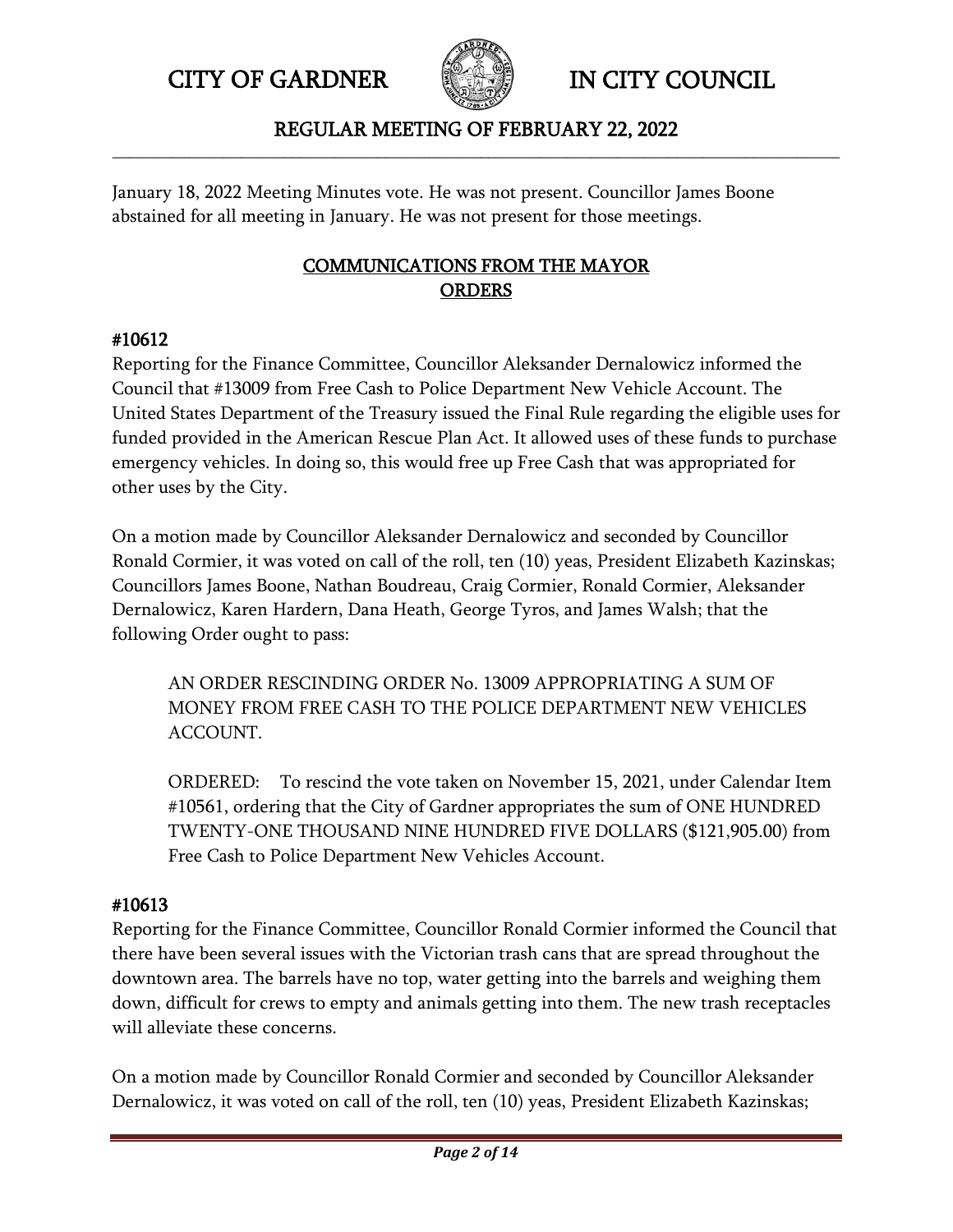

### REGULAR MEETING OF FEBRUARY 22, 2022 **\_\_\_\_\_\_\_\_\_\_\_\_\_\_\_\_\_\_\_\_\_\_\_\_\_\_\_\_\_\_\_\_\_\_\_\_\_\_\_\_\_\_\_\_\_\_\_\_\_\_\_\_\_\_\_\_\_\_\_\_\_\_\_\_\_\_\_\_\_\_\_\_\_\_\_\_\_\_\_\_\_\_\_\_\_**

Councillors James Boone, Nathan Boudreau, Craig Cormier, Ronald Cormier, Aleksander Dernalowicz, Karen Hardern, Dana Heath, George Tyros, and James Walsh; that the following Order ought to pass:

AN ORDER APPROPRIATING FROM SOLID WASTE SURPLUS TO OPERATING EXPENSES.

ORDERED: That there be and is hereby appropriated the sum of Fifteen Thousand Dollars and 0/100 (\$15,000.00) from Solid Waste Surplus to Operating Expenses.

# #10614

Reporting for the Finance Committee, Councillor Aleksander Dernalowicz informed the Council that this appropriation is to conduct the final design procedures that have been deemed necessary by the Commonwealth for the project. This is a match grant received from the Massachusetts Department of Energy and Environmental Affairs Small Bridge and Culvert Replacement Grant Program.

On a motion made by Councillor Aleksander Dernalowicz and seconded by Councillor Ronald Cormier, it was voted on call of the roll, ten (10) yeas, President Elizabeth Kazinskas; Councillors James Boone, Nathan Boudreau, Craig Cormier, Ronald Cormier, Aleksander Dernalowicz, Karen Hardern, Dana Heath, George Tyros, and James Walsh; that the following Order ought to pass:

> AN ORDER APPROPRIATING FROM FREE CASH TO KEYES ROAD CULVERT REPLACEMENT PROJECT ACCOUNT

ORDERED: That there be and is hereby appropriated the sum of Nine Thousand Eight Hundred Dollars and No Cents (\$9,800.00) from Free Cash to the Keyes Road Culvert Replacement Project Account.

# #10615

Reporting for the Finance Committee, Councillor Ronald Cormier informed the Council that the City's existing subdivision regulations were last updated in 2006. Best practice is to have these regulations updated every ten (10) years in order to make sure that existing regulations are in compliance with current state law. This appropriation request is to hire a consultant firm to work with Director Beauregard on updating our regulations that are overdue.

On a motion made by Councillor Ronald Cormier and seconded by Councillor Aleksander Dernalowicz, it was voted on call of the roll, ten (10) yeas, President Elizabeth Kazinskas;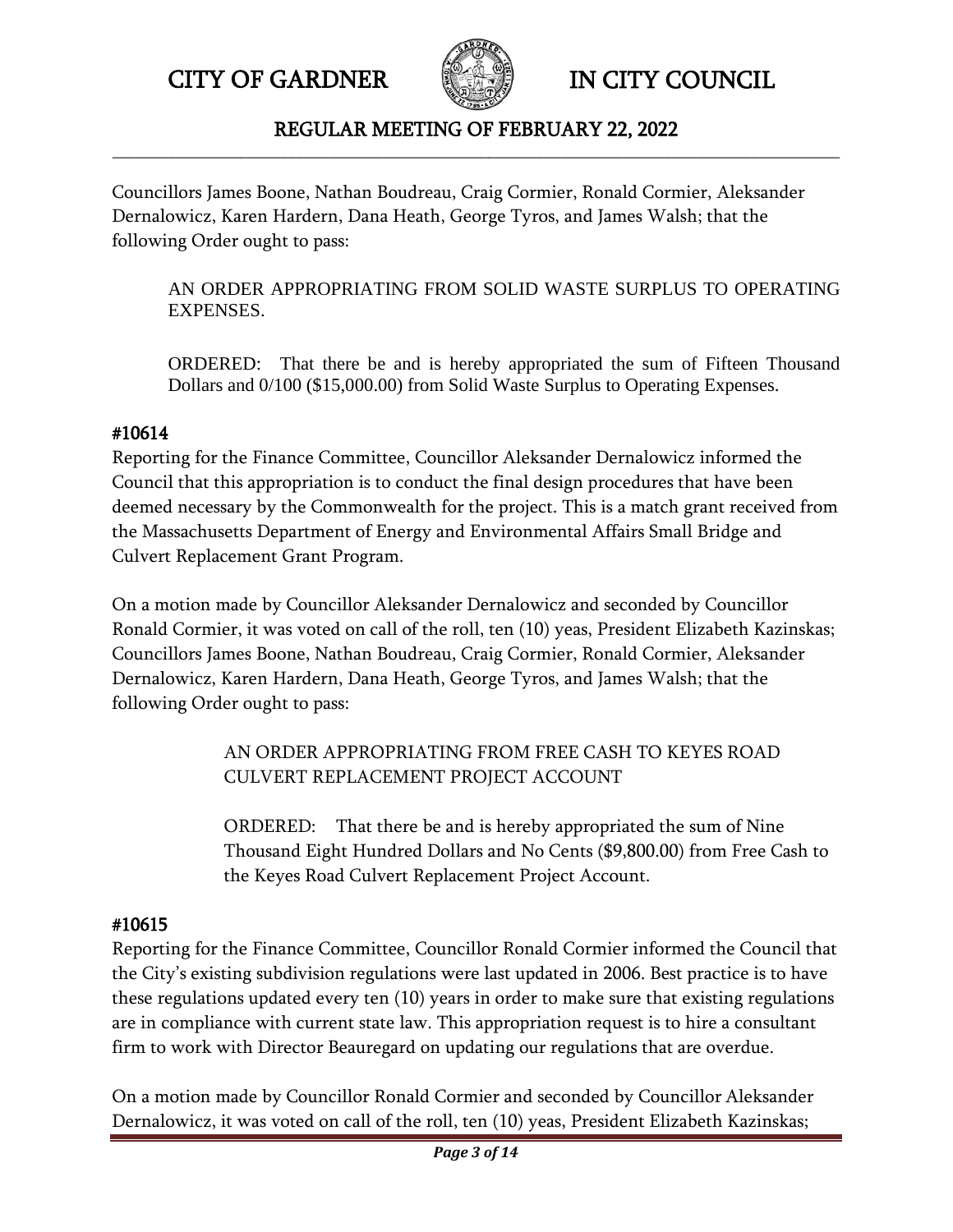

### REGULAR MEETING OF FEBRUARY 22, 2022 **\_\_\_\_\_\_\_\_\_\_\_\_\_\_\_\_\_\_\_\_\_\_\_\_\_\_\_\_\_\_\_\_\_\_\_\_\_\_\_\_\_\_\_\_\_\_\_\_\_\_\_\_\_\_\_\_\_\_\_\_\_\_\_\_\_\_\_\_\_\_\_\_\_\_\_\_\_\_\_\_\_\_\_\_\_**

Councillors James Boone, Nathan Boudreau, Craig Cormier, Ronald Cormier, Aleksander Dernalowicz, Karen Hardern, Dana Heath, George Tyros, and James Walsh; that the following Order ought to pass:

> AN ORDER APPROPRIATING FROM FREE CASH TO SUBDIVISION REGULATION UPDATE PROJECT ACCOUNT.

ORDERED: That there be and is hereby appropriated the sum of Thirty-Five Thousand Dollars and No Cents (\$35,000.00) from Free Cash to the Subdivision Regulation Update Project Account.

## #10616

Reporting for the Finance Committee, Councillor Aleksander Dernalowicz informed the Council that this appropriation is the City's matching portion of the Mass Trail Grant. This project prepares the design, engineering, and permitting of a proposed 2.1 mile long, 12' wide paved shared-use path connecting downtown Gardner to Winchendon's center

On a motion made by Councillor Aleksander Dernalowicz and seconded by Councillor Ronald Cormier, it was voted on call of the roll, ten (10) yeas, President Elizabeth Kazinskas; Councillors James Boone, Nathan Boudreau, Craig Cormier, Ronald Cormier, Aleksander Dernalowicz, Karen Hardern, Dana Heath, George Tyros, and James Walsh; that the following Order ought to pass:

> AN ORDER APPROPRIATING FROM FREE CASH TO MASS TRAIL GRANT MATCH ACCOUNT.

ORDERED: That there be and is hereby appropriated the sum of Forty Thousand Dollars and No Cents (\$40,000.00) from Free Cash to the Mass Trail Grant Match Account.

# #10617

Reporting for the Finance Committee, Councillor Ronald Cormier informed the Council that the City Council voted to approve a transfer request of \$15,000.00 from the City's Termination Leave Account to the Scott Graves v. City of Gardner Lawsuit Account, since the City did not have certified free cash at the time to cover the expenses. This appropriation is to reimburse the Termination Leave account for the money that was transferred out of it.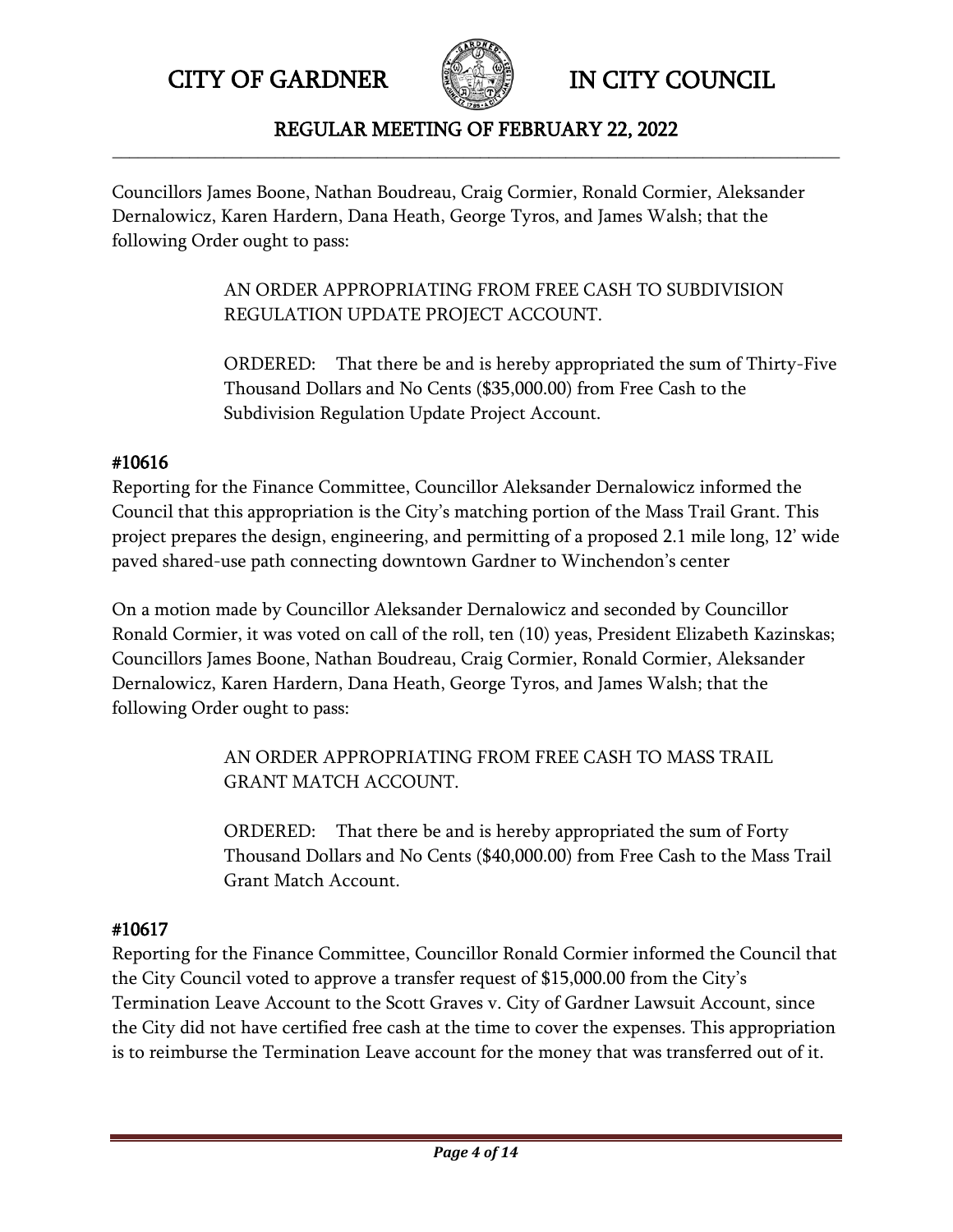

REGULAR MEETING OF FEBRUARY 22, 2022 **\_\_\_\_\_\_\_\_\_\_\_\_\_\_\_\_\_\_\_\_\_\_\_\_\_\_\_\_\_\_\_\_\_\_\_\_\_\_\_\_\_\_\_\_\_\_\_\_\_\_\_\_\_\_\_\_\_\_\_\_\_\_\_\_\_\_\_\_\_\_\_\_\_\_\_\_\_\_\_\_\_\_\_\_\_**

On a motion made by Councillor Ronald Cormier and seconded by Councillor Aleksander Dernalowicz, it was voted on call of the roll, ten (10) yeas, President Elizabeth Kazinskas; Councillors James Boone, Nathan Boudreau, Craig Cormier, Ronald Cormier, Aleksander Dernalowicz, Karen Hardern, Dana Heath, George Tyros, and James Walsh; that the following Order ought to pass:

> AN ORDER APPROPRIATING FROM FREE CASH TO THE UNCLASSIFIED TERMINATION LEAVE ACCOUNT.

ORDERED: That there be and is hereby appropriated the sum of Fifteen Thousand Dollars and No Cents (\$15,000.00) from Free Cash to the Unclassified Termination Leave Account.

# #10618

Reporting for the Finance Committee, Councillor Aleksander Dernalowicz informed the Council that at the August 2, 2021 meeting of the Gardner City Council, the Council voted to transfer the sum of \$15,000.00 for the City to defend itself in court. Those funds are now fully expended. This appropriation is to help cover the cost of the outstanding bills received to cover the cost of our representation moving forward. At this point, the state has been served as of October 2021 and they will be part of bearing the costs.

Councillor James Boone said that former Councillor Graves offered to drop the lawsuit if the requested documents were provided. He wanted the public to know that this is what this lawsuit is about. He said "This particular question in place involves the coils that have been damaged by questionably city water and a lot of residents have experienced this problem but yet there's been zero information as to why that happened. You guys represent the citizens and why doesn't anybody question why we don't have answers as to why these coils happen. I own buildings that have had this happen and talked to plumbers, talked to Wheelen Supply, which is no longer in business, I talked to the different plumbing supply houses, they refuse to actually give coils to people because they know there was a problem. Former Councillor Graves is just asking for the information for the people for the people of Gardner Massachusetts. With that said I know the city needs to defend itself against allegations but secondly, I don't understand why we are paying an outside counsel to have to defend this and it's surprising to me that you guys don't agree. You're representing the citizens of Gardner, Massachusetts."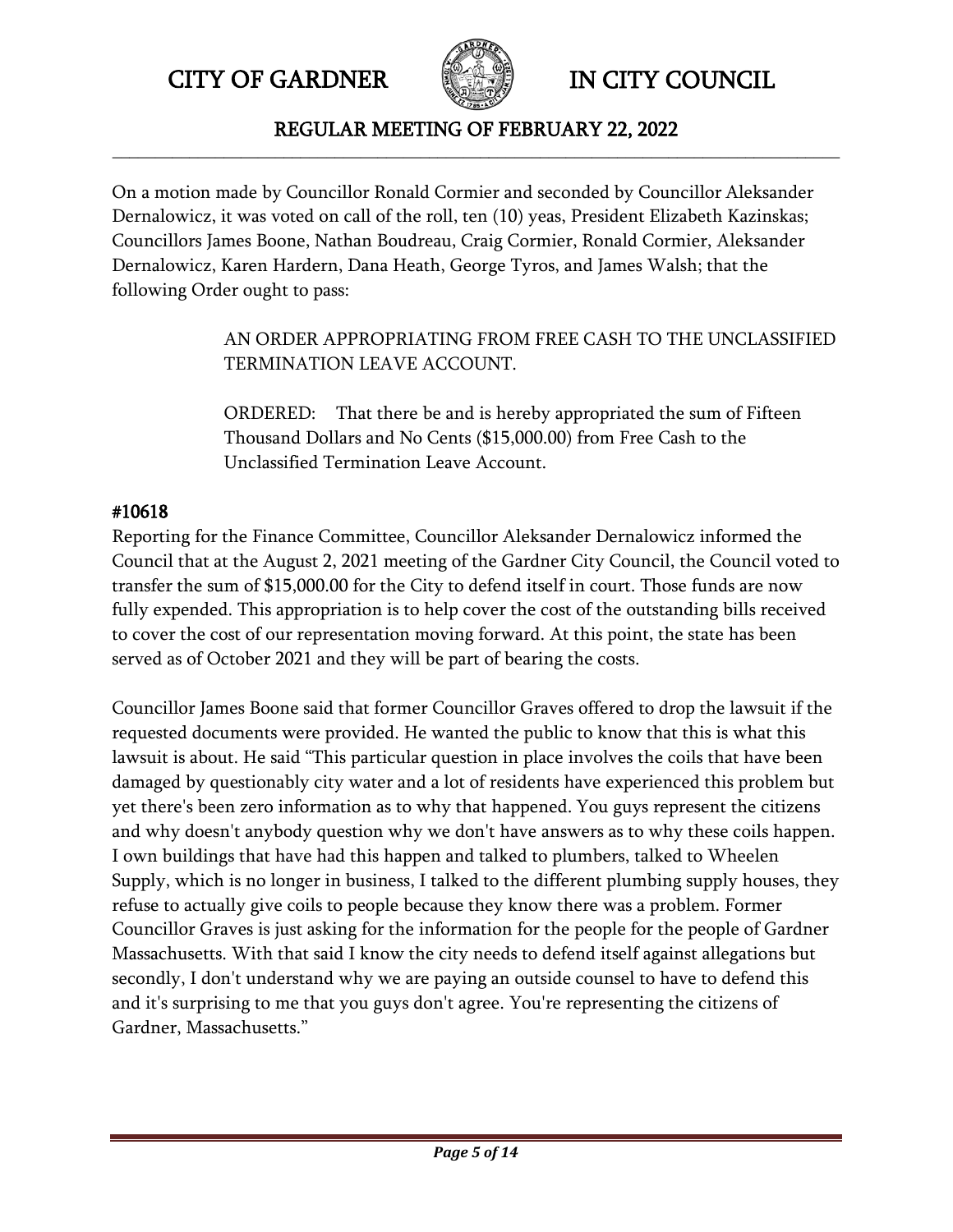

### REGULAR MEETING OF FEBRUARY 22, 2022 **\_\_\_\_\_\_\_\_\_\_\_\_\_\_\_\_\_\_\_\_\_\_\_\_\_\_\_\_\_\_\_\_\_\_\_\_\_\_\_\_\_\_\_\_\_\_\_\_\_\_\_\_\_\_\_\_\_\_\_\_\_\_\_\_\_\_\_\_\_\_\_\_\_\_\_\_\_\_\_\_\_\_\_\_\_**

On a motion made by Councillor James Boone, seconded by Councillor Karen Hardern, to request written documentation from the City Solicitor as to why there is a conflict of interest for the City Solicitor to represent the City of Gardner in this lawsuit and use outside counsel.

It was voted on call of the roll, four (4) yeas, Councillors James Boone, Nathan Boudreau, Karen Hardern, and Dana Heath; six (6) nays, President Kazinskas and Councillors Craig Cormier, Ronald Cormier, Aleksander Dernalowicz, George Tyros, and James Walsh. This motion was defeated.

Councillor James Walsh spoke in opposition of this motion. He stated that this matter was addressed and discussed when the \$15,000.00 appropriation was first passed last fall and he thinks it was adequately discussed to his satisfaction. The lawsuit names the City Solicitor as a party defendant.

Councillor George also spoke in opposition of the motion and supports Councillor James Walsh's reason. He would like to point out that we have packets full of information that are delivered before each meeting because it is our responsibility to make informed decisions sitting in these seats. He wanted to clear up any confusion that we are not voting on just numbers. There are real descriptions included.

On a motion made by Councillor Aleksander Dernalowicz and seconded by Councillor Ronald Cormier, it was voted on call of the roll, six (6) yeas, President Elizabeth Kazinskas, Councillors Craig Cormier, Ronald Cormier, Aleksander Dernalowicz, George Tyros, and James Walsh; four (4) nays, Councillors James Boone, Nathan Boudreau, Karen Hardern, and Dana Heath; that the following Order ought to pass:

> AN ORDER APPROPRIATING FROM FREE CASH TO THE S. GRAVES V CITY ET AL LAWSUIT ACCOUNT.

ORDERED: That there be and is hereby appropriated the sum of Five Thousand Dollars and No Cents (\$5,000.00) from Free Cash to the S. Graves et al Lawsuit Account.

# #10619

Reporting for the Finance Committee, Councillor Ronald Cormier informed the Council that that a few members of the City Council requested that the Administration look into an audit of the operations of the City's ambulance services since it had been five (5) years since initial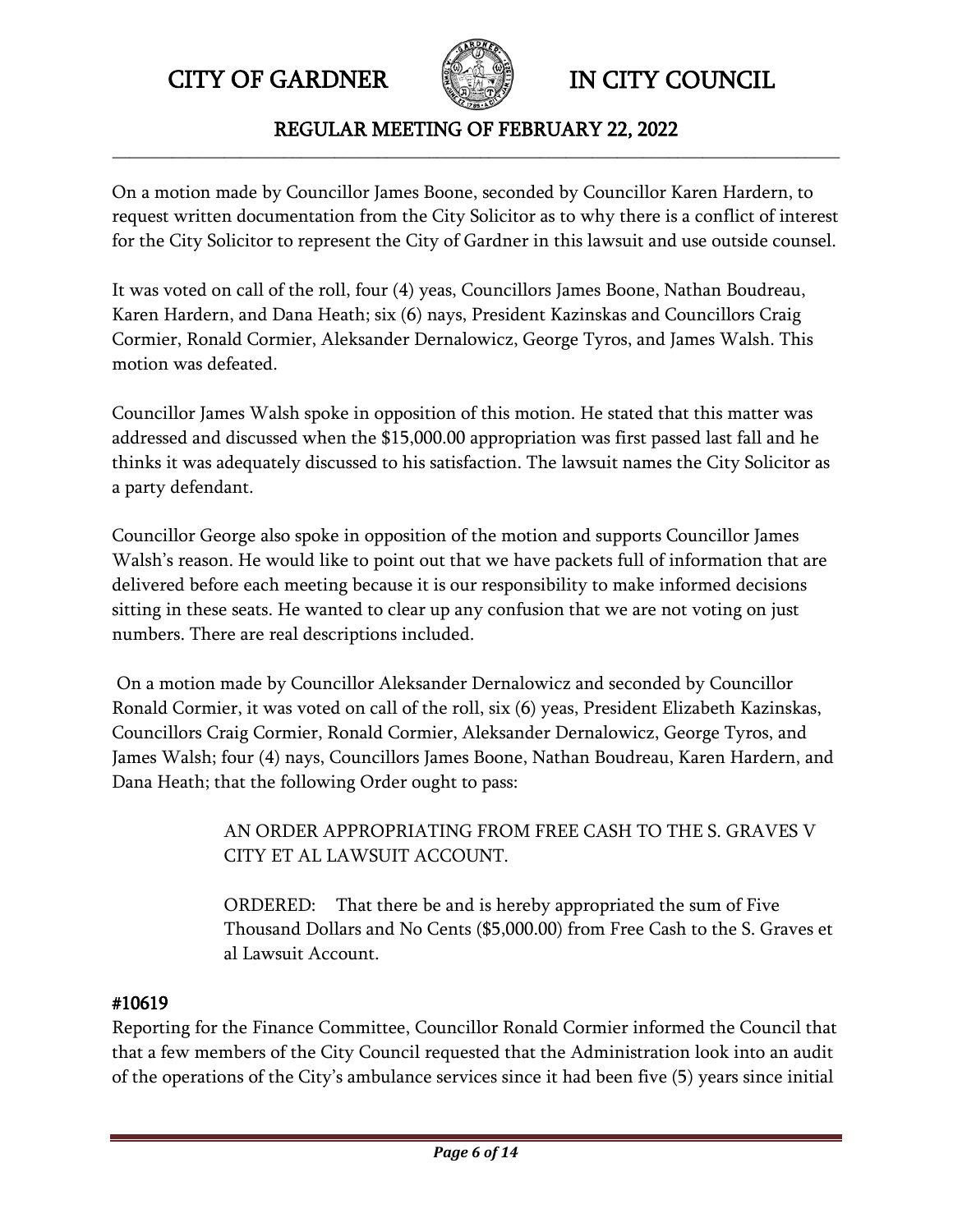

REGULAR MEETING OF FEBRUARY 22, 2022 **\_\_\_\_\_\_\_\_\_\_\_\_\_\_\_\_\_\_\_\_\_\_\_\_\_\_\_\_\_\_\_\_\_\_\_\_\_\_\_\_\_\_\_\_\_\_\_\_\_\_\_\_\_\_\_\_\_\_\_\_\_\_\_\_\_\_\_\_\_\_\_\_\_\_\_\_\_\_\_\_\_\_\_\_\_**

creation. Councillor Ronald Cormier was one of the Councillors who requested this audit and was happy to see the work and effort Chief Lagoy presented to the Committee.

On a motion made by Councillor Ronald Cormier and seconded by Councillor Aleksander Dernalowicz, it was voted on call of the roll, ten (10) yeas, President Elizabeth Kazinskas; Councillors James Boone, Nathan Boudreau, Craig Cormier, Ronald Cormier, Aleksander Dernalowicz, Karen Hardern, Dana Heath, George Tyros, and James Walsh; that the following Order ought to pass:

> AN ORDER APPROPRIATING FROM FREE CASH TO THE AUDITING PROFESSIONAL SERVICES ACCOUNT.

ORDERED: That there be and is hereby appropriated the sum of Nine Thousand Dollars and No Cents (\$9,000.00) from Free Cash to the Auditing Professional Services Account.

## #10620

Reporting for the Finance Committee, Councillor Aleksander Dernalowicz informed the Council that this order is for the School Department Athletic Field Improvement Account. The Committee requested that this item be referred back to the Finance Committee for further study and report.

On a motion made by Councillor Aleksander Dernalowicz and seconded by Councillor Ronald Cormier, it was voted viva voce, ten (10) yeas, President Elizabeth Kazinskas; Councillors James Boone, Nathan Boudreau, Craig Cormier, Ronald Cormier, Aleksander Dernalowicz, Karen Hardern, Dana Heath, George Tyros, and James Walsh; that the following Order be referred back to Finance Committee for further study and report:

> AN ORDER APPROPRIATING FROM FREE CASH TO SCHOOL ATHLETIC FIELD IMPROVEMENTS ACCOUNT.

ORDERED: That there be and is hereby appropriated the sum of One Hundred Twenty-One Thousand Nine Hundred Five Dollars and No Cents (\$121,905.00) from Free Cash to the School Athletic Field Improvements Account.

Councillor James Walsh does support the appropriation but would like to see the sources of the full funding will be coming from and what grants are being used.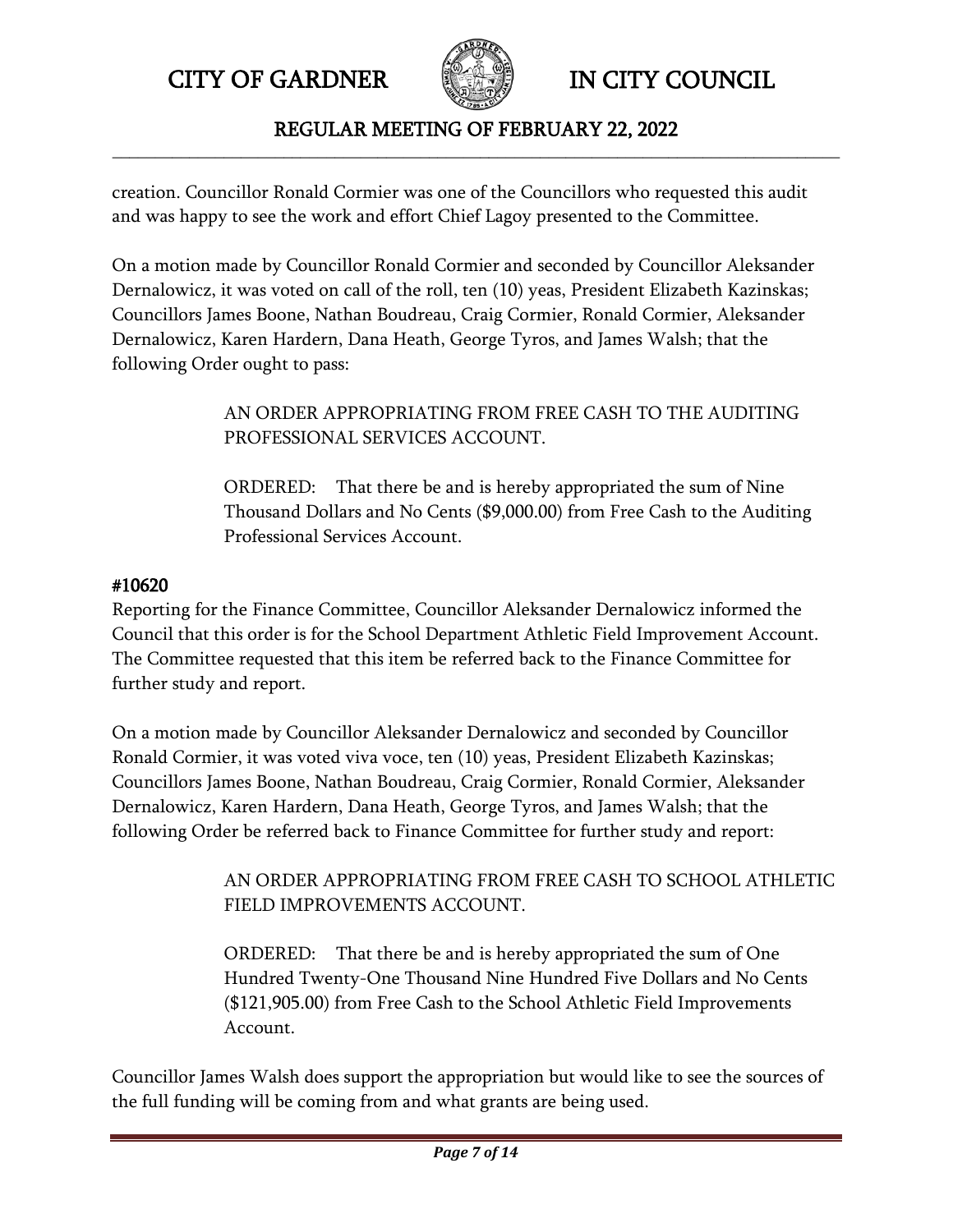

REGULAR MEETING OF FEBRUARY 22, 2022 **\_\_\_\_\_\_\_\_\_\_\_\_\_\_\_\_\_\_\_\_\_\_\_\_\_\_\_\_\_\_\_\_\_\_\_\_\_\_\_\_\_\_\_\_\_\_\_\_\_\_\_\_\_\_\_\_\_\_\_\_\_\_\_\_\_\_\_\_\_\_\_\_\_\_\_\_\_\_\_\_\_\_\_\_\_**

## #10621

Reporting for the Finance Committee, Councillor Aleksander Dernalowicz informed the Council that the Building Department currently uses a 2006 Ford Escape vehicle when traveling to different locations for inspectional services. The vehicle has come into disrepair and the foreman mechanic stated that the price of the repairs would be over the valuation of the vehicle. It will most likely not pass state inspection.

On a motion made by Councillor Aleksander Dernalowicz and seconded by Councillor Dana Heath, it was voted on call of the roll, ten (10) yeas, President Elizabeth Kazinskas; Councillors James Boone, Nathan Boudreau, Craig Cormier, Ronald Cormier, Aleksander Dernalowicz, Karen Hardern, Dana Heath, George Tyros, and James Walsh; that the following Order ought to pass:

> AN ORDER APPROPRIATING FROM FREE CASH TO THE BUILDING INSPECTOR. – NEW VEHICLE EXPENSE ACCOUNT.

ORDERED: That there be and is hereby appropriated the sum of Forty Thousand Dollars and No Cents (\$40,000.00) from Free Cash to the Building Inspector New Vehicle Expense Account.

# COMMUNICATIONS FROM THE MAYOR ORDINANCES

## #10622

On a motion made by Councillor Aleksander Dernalowicz and seconded by Councillor George Tyros, it was voted viva voce, ten (10) yeas, President Elizabeth Kazinskas; Councillors James Boone, Nathan Boudreau, Craig Cormier, Ronald Cormier, Aleksander Dernalowicz, Karen Hardern, Dana Heath, George Tyros, and James Walsh; that the following Ordinance be referred to the Finance Committee for further study and report:

AN ORDINANCE TO AMEND THE CODE OF THE CITY OF GARDNER, SECTION 44 OF CHAPTER 171, ENTITLED "COMPENSATION IN LIEU OF PAID HOLIDAYS"

BE IT ORDAINED BY THE CITY COUNCIL OF THE CITY OF GARDNER THAT: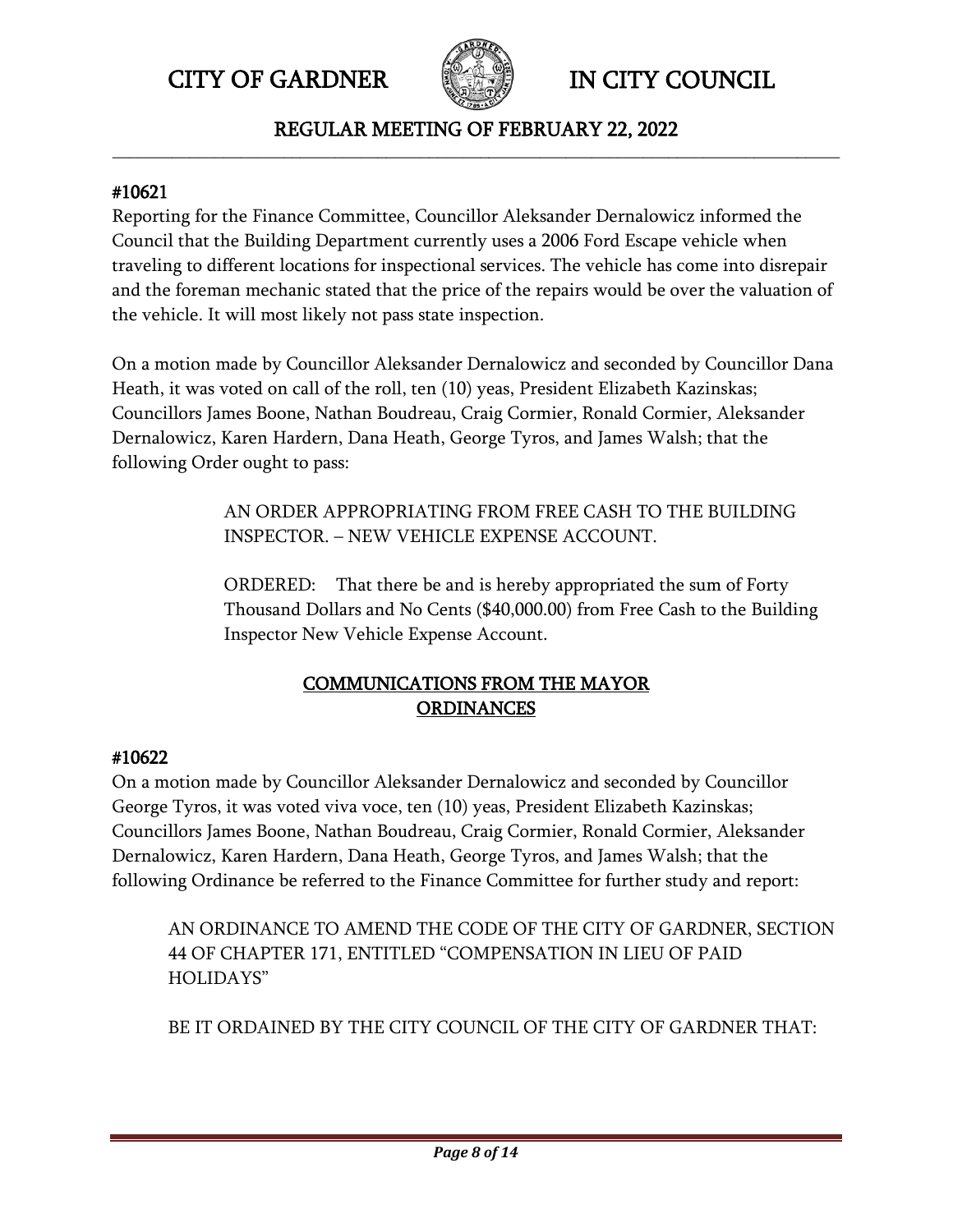

### REGULAR MEETING OF FEBRUARY 22, 2022 **\_\_\_\_\_\_\_\_\_\_\_\_\_\_\_\_\_\_\_\_\_\_\_\_\_\_\_\_\_\_\_\_\_\_\_\_\_\_\_\_\_\_\_\_\_\_\_\_\_\_\_\_\_\_\_\_\_\_\_\_\_\_\_\_\_\_\_\_\_\_\_\_\_\_\_\_\_\_\_\_\_\_\_\_\_**

SECTION 1: Section 44(A) of Chapter 171 of the Code of the City of Gardner, entitled "Compensation in Lieu of Paid Holidays: Police Department," be amended by deleting the words "Civilian Systems Manager," from the provisions of this section.

SECTION 2: Section 44(A) of Chapter 171 of the Code of the City of Gardner, entitled "Compensation in Lieu of Paid Holidays: Police Department," be amended by deleting the word "Captain" from the provisions of this section.

SECTION 3: Section 44(B) of Chapter 171 of the Code of the City of Gardner, entitled "Compensation in Lieu of Paid Holidays: Fire Department," be amended by deleting the words "Fire Alarm Superintendent" from the provisions of this section.

SECTION 4: This ordinance shall take effect upon passage and publication as required by law.

## #10623

On a motion made by Councillor Craig Cormier and seconded by Councillor Karen Hardern, it was voted viva voce, ten (10) yeas, President Elizabeth Kazinskas; Councillors James Boone, Nathan Boudreau, Craig Cormier, Ronald Cormier, Aleksander Dernalowicz, Karen Hardern, Dana Heath, George Tyros, and James Walsh; that the following Ordinance be referred to the Public Safety Committee for further study and report, An Ordinance to Amend the Code of The City of Gardner by Deleting Chapter 357, Entitled "Vacant and Abandoned Buildings," and Chapter 493, Entitled "Nuisances," and Adding a New Chapter 500 to be Entitled, "Blighted, Nuisance, Vacant, and Abandoned Properties," Which Chapter Provides for Public Safety Measures for Blighted, Nuisance, Vacant, and Abandoned Properties, Prohibitions, and Penalties for Violation of the Chapter.

# #10624

On a motion made by Councillor Craig Cormier and seconded by Councillor Karen Hardern, it was voted viva voce, ten (10) yeas, President Elizabeth Kazinskas; Councillors James Boone, Nathan Boudreau, Craig Cormier, Ronald Cormier, Aleksander Dernalowicz, Karen Hardern, Dana Heath, George Tyros, and James Walsh; that the following Ordinance be referred to the Public Safety Committee for further study and report, An Ordinance to Amend the Code of the City of Gardner by adding a New Chapter 501 to be Entitled "Outdoor Restaurant Seating and Services," Which Chapter Provides for Definition of Outdoor Dining Services, Licensing Procedures, and Hours of Operations.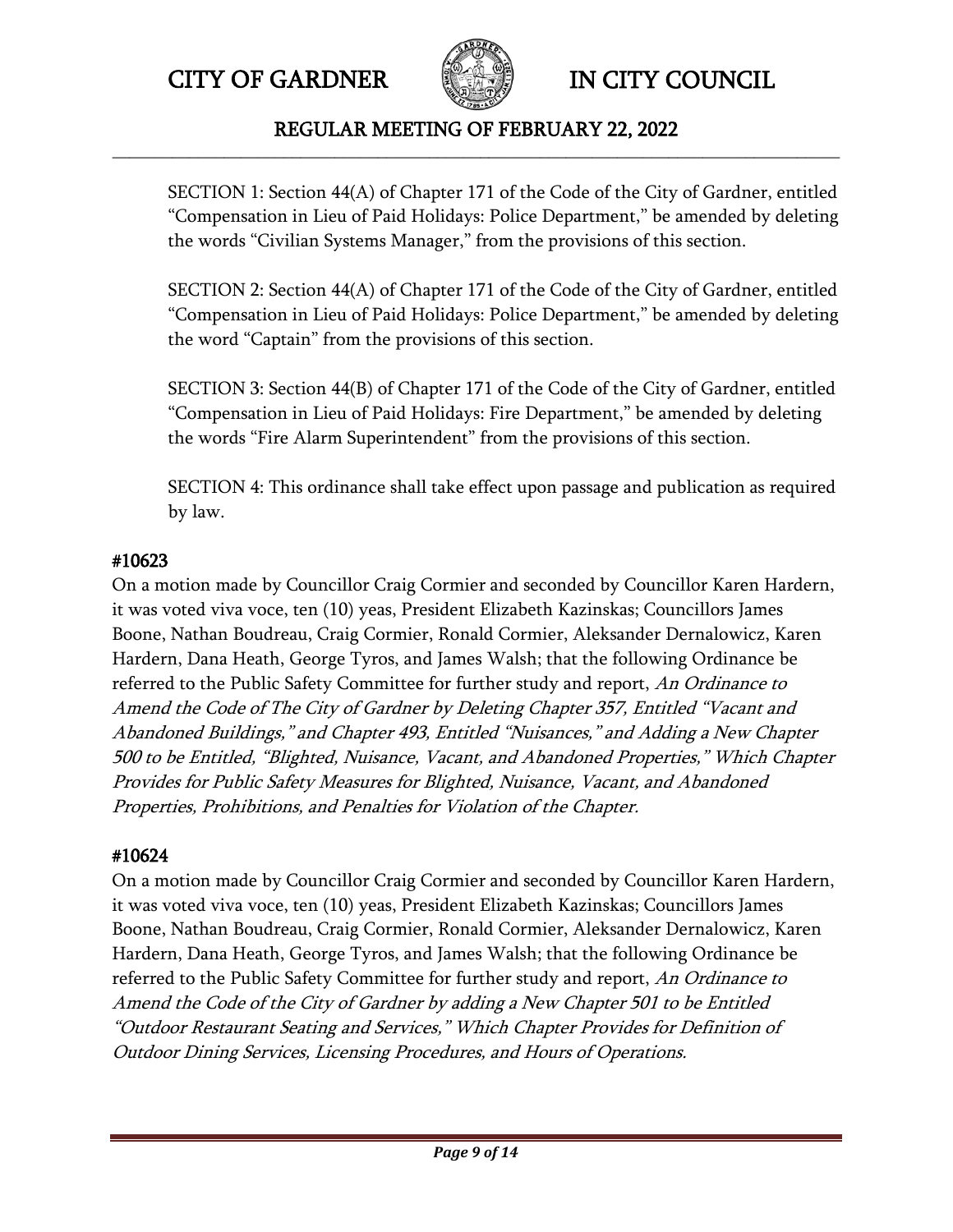

REGULAR MEETING OF FEBRUARY 22, 2022 **\_\_\_\_\_\_\_\_\_\_\_\_\_\_\_\_\_\_\_\_\_\_\_\_\_\_\_\_\_\_\_\_\_\_\_\_\_\_\_\_\_\_\_\_\_\_\_\_\_\_\_\_\_\_\_\_\_\_\_\_\_\_\_\_\_\_\_\_\_\_\_\_\_\_\_\_\_\_\_\_\_\_\_\_\_**

#### #10625

On a motion made by Councillor Craig Cormier and seconded by Councillor Karen Hardern, it was voted viva voce, ten (10) yeas, President Elizabeth Kazinskas; Councillors James Boone, Nathan Boudreau, Craig Cormier, Ronald Cormier, Aleksander Dernalowicz, Karen Hardern, Dana Heath, George Tyros, and James Walsh; that the following Ordinance be referred to the Public Safety Committee for further study and report, An Ordinance to Amend Chapter 312 of the Code of the City of Gardner, Entitled "Animals."

## #10626

On a motion made by Councillor Craig Cormier and seconded by Councillor Karen Hardern, it was voted viva voce, ten (10) yeas, President Elizabeth Kazinskas; Councillors James Boone, Nathan Boudreau, Craig Cormier, Ronald Cormier, Aleksander Dernalowicz, Karen Hardern, Dana Heath, George Tyros, and James Walsh; that the following Ordinance be referred to the Public Safety Committee for further study and report, An Ordinance to Amend the Code of the City of Gardner by Deleting Chapter 318, Entitled Arcades

# COMMUNICATIONS FROM THE MAYOR COMMUNICATIONS

# #10627

Reporting for the Finance Committee, Councillor Ronald Cormier informed the Council that the City took ownership of the property located at 177 West Street through the tax title process. The building was in danger of collapsing.

On a motion made by Councillor Ronald Cormier and seconded by Councillor Aleksander Dernalowicz, it was voted on call of the roll, ten (10) yeas, President Elizabeth Kazinskas and Councillors James Boone, Nathan Boudreau, Craig Cormier, Ronald Cormier, Aleksander Dernalowicz, Karen Hardern, Dana Heath, George Tyros, and James Walsh that the following Measure ought to pass:

# DECLARING SURPLUS FOR PURPOSE OF DISPOSAL OF LAND AND BUILDINGS AT 177 WEST STREET

VOTED: To declare surplus for the purpose of disposal, in accordance with prevailing General Laws, all land and buildings at 177 West Street, further identified on the City of Gardner Assessor's Map as M27-00023-00023, to establish as a minimum amount of \$43,200 to be paid for any conveyance of said property, and to authorize the Mayor to convey said land, or part thereof, for such amount or larger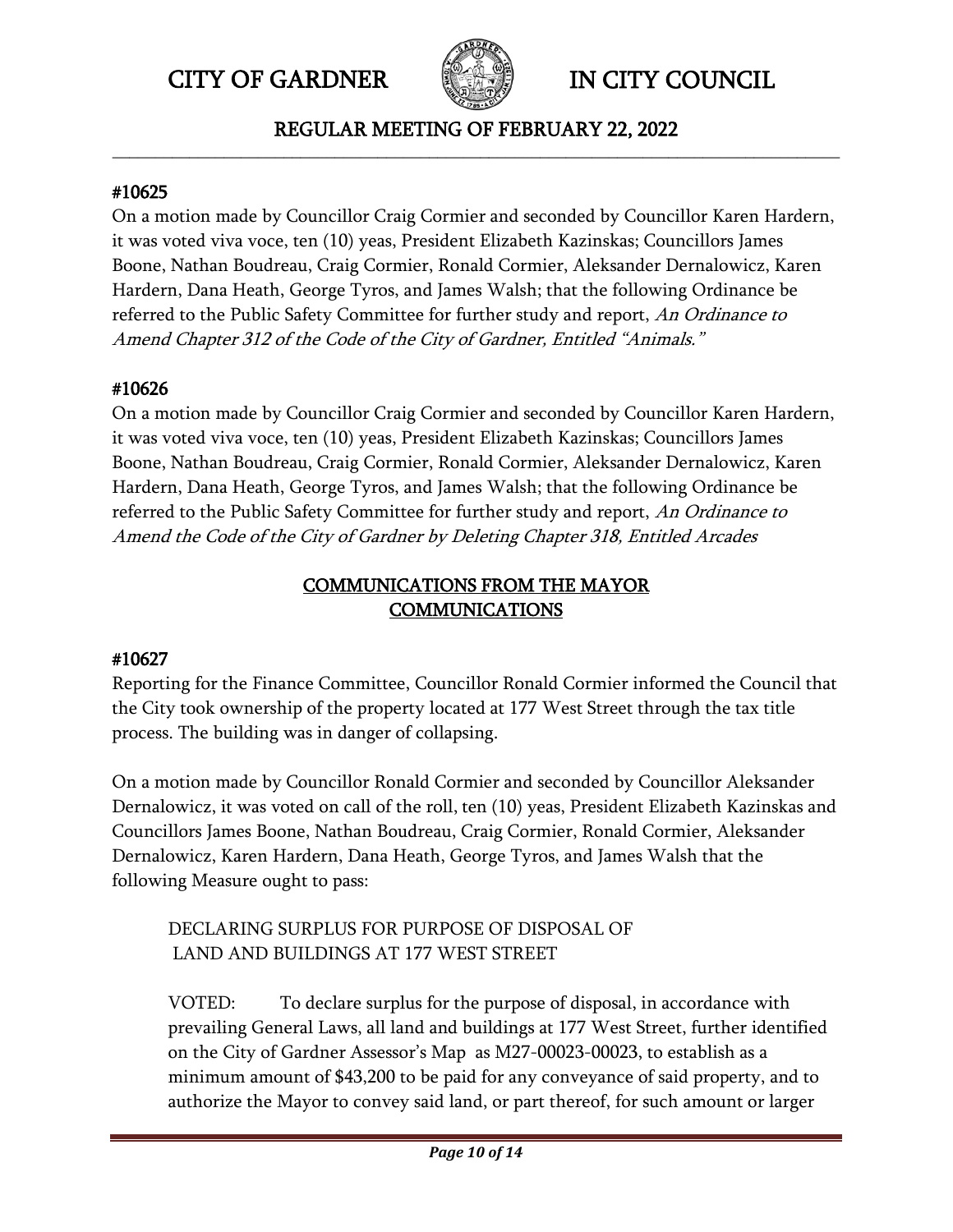

## REGULAR MEETING OF FEBRUARY 22, 2022 **\_\_\_\_\_\_\_\_\_\_\_\_\_\_\_\_\_\_\_\_\_\_\_\_\_\_\_\_\_\_\_\_\_\_\_\_\_\_\_\_\_\_\_\_\_\_\_\_\_\_\_\_\_\_\_\_\_\_\_\_\_\_\_\_\_\_\_\_\_\_\_\_\_\_\_\_\_\_\_\_\_\_\_\_\_**

amount, and upon such other terms as the Mayor shall consider proper in accordance with this Vote.

## #10628

Reporting for the Finance Committee, Councillor Ronald Cormier informed the Council that in November of 2021 the City took ownership of the property located at 20 Rock Street through the tax title process. It was an old factory that was in a very dangerous situation. This property was taken down using CDBG Block Grant funds, so it wasn't directly funded by the city.

On a motion made by Councillor Ronald Cormier and seconded by Councillor Aleksander Dernalowicz, it was voted on call of the roll, ten (10) yeas, President Elizabeth Kazinskas and Councillors James Boone, Nathan Boudreau, Craig Cormier, Ronald Cormier, Aleksander Dernalowicz, Dana Heath, Karen Hardern, George Tyros, and James Walsh that the following Measure ought to pass:

DECLARING SURPLUS FOR PURPOSE OF DISPOSAL OF LAND AND BUILDINGS AT 20 ROCK STREET

VOTED: To declare surplus for the purpose of disposal, in accordance with prevailing General Laws, all land and buildings at 20 Rock Street, further identified on the City of Gardner Assessor's Map as M22-00001-00021, to establish as a minimum amount of \$49,200 to be paid for any conveyance of said property, and to authorize the Mayor to convey said land, or part thereof, for such amount or a larger amount, and upon such other terms as the Mayor shall consider proper in accordance with this Vote.

## #10629

On a motion made by Councillor James Walsh and seconded by Councillor Ronald Cormier, it was voted on viva voce, ten (10) yeas, President Elizabeth Kazinskas and Councillors James Boone, Nathan Boudreau, Craig Cormier, Ronald Cormier, Aleksander Dernalowicz, Dana Heath, Karen Hardern, George Tyros, and James Walsh that the following Communication be placed on file, American Rescue Plan Act ("ARPA") Funding Memo.

Councillor James Walsh would like to commend the Mayor for providing this information and breakdown of the funding received as well as the expenditures to date. He looks forward to seeing updates as time goes by.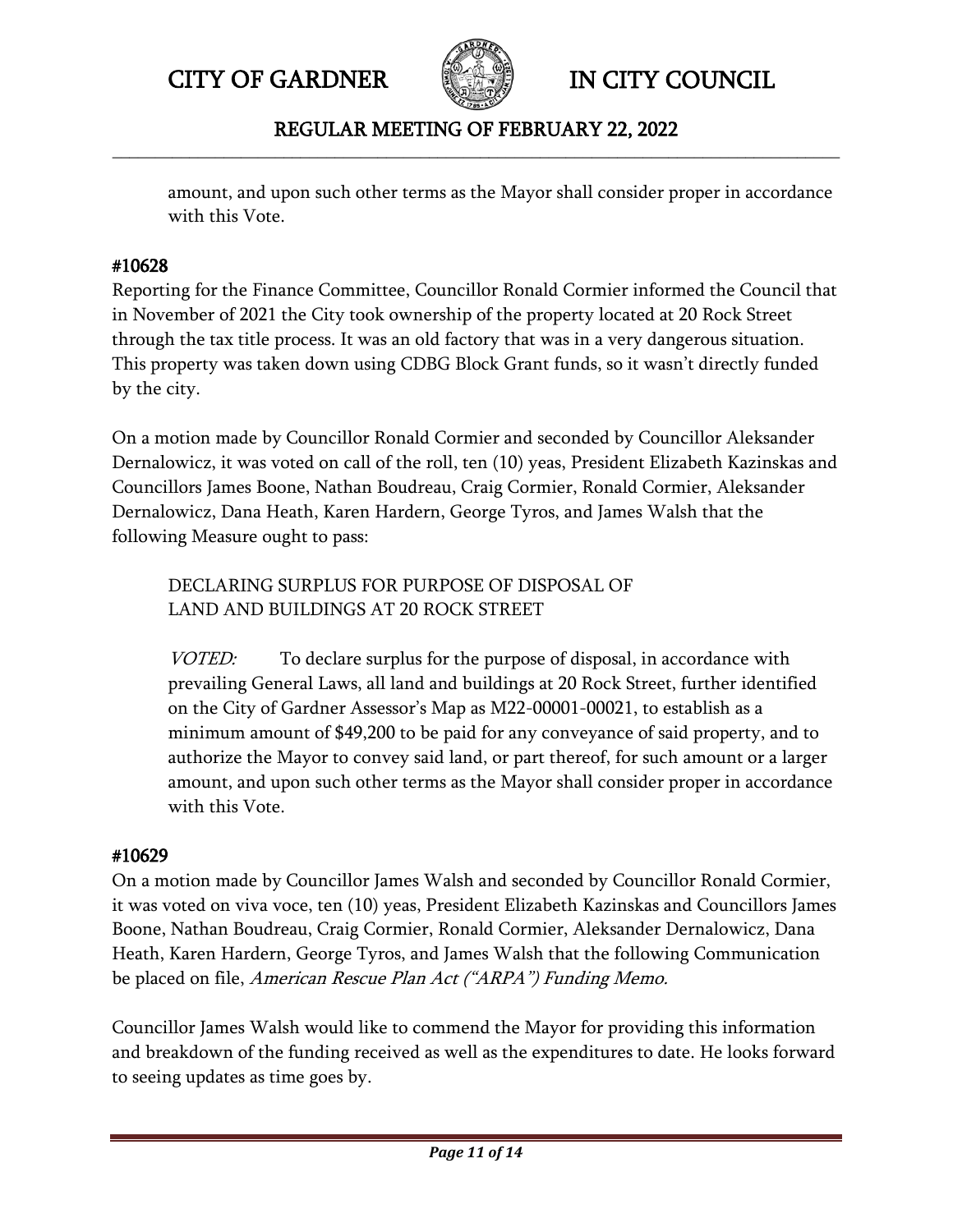

REGULAR MEETING OF FEBRUARY 22, 2022 **\_\_\_\_\_\_\_\_\_\_\_\_\_\_\_\_\_\_\_\_\_\_\_\_\_\_\_\_\_\_\_\_\_\_\_\_\_\_\_\_\_\_\_\_\_\_\_\_\_\_\_\_\_\_\_\_\_\_\_\_\_\_\_\_\_\_\_\_\_\_\_\_\_\_\_\_\_\_\_\_\_\_\_\_\_**

#### #10630

On a motion made by Councillor Craig Cormier and seconded by Councillor Aleksander Dernalowicz, it was voted on viva voce, ten (10) yeas, President Elizabeth Kazinskas and Councillors James Boone, Nathan Boudreau, Craig Cormier, Ronald Cormier, Aleksander Dernalowicz, Karen Hardern, Dana Heath, George Tyros, and James Walsh that the following Communication be placed on file, A Communication from the Mayor regarding Fee Comparisons.

Councillor James Boone would like to apologize to the Mayor and Councillor Judy Mack that the numbers were there before and after. He must have missed them scrolling through.

# REPORTS OF STANDING COMMITTEES PUBLIC SAFETY

### #10609

Reporting for the Public Safety Committee Councillor Craig Cormier informed the Council that this application had no issues with the Police Department, Building Commissioner or the City Clerk's Office.

On a motion made by Councillor Craig Cormier and seconded by Councillor James Boone, it was voted viva voce, ten (10) yeas, President Kazinskas and Councillors James Boone, Nathan Boudreau, Craig Cormier, Ronald Cormier, Aleksander Dernalowicz, Karen Hardern, Dana Heath, George Tyros and James Walsh to Grant a License by The Witches Wardrobe, for a License to Deal in Second Hand Articles located at 314 Central Street.

## #10610

Reporting for the Public Safety Committee Councillor Craig Cormier informed the Council that this application had no issues with the Police Department, Building Commissioner or the City Clerk's Office. He also said that this will be the City's first fortune teller's license issued.

On a motion made by Councillor Craig Cormier and seconded by Councillor George Tyros, it was voted viva voce, ten (10) yeas, President Kazinskas and Councillors James Boone, Nathan Boudreau, Craig Cormier, Ronald Cormier, Aleksander Dernalowicz, Karen Hardern, Dana Heath, George Tyros and James Walsh to Grant a License by The Witches Wardrobe, for a Fortune Teller License located at 314 Central Street.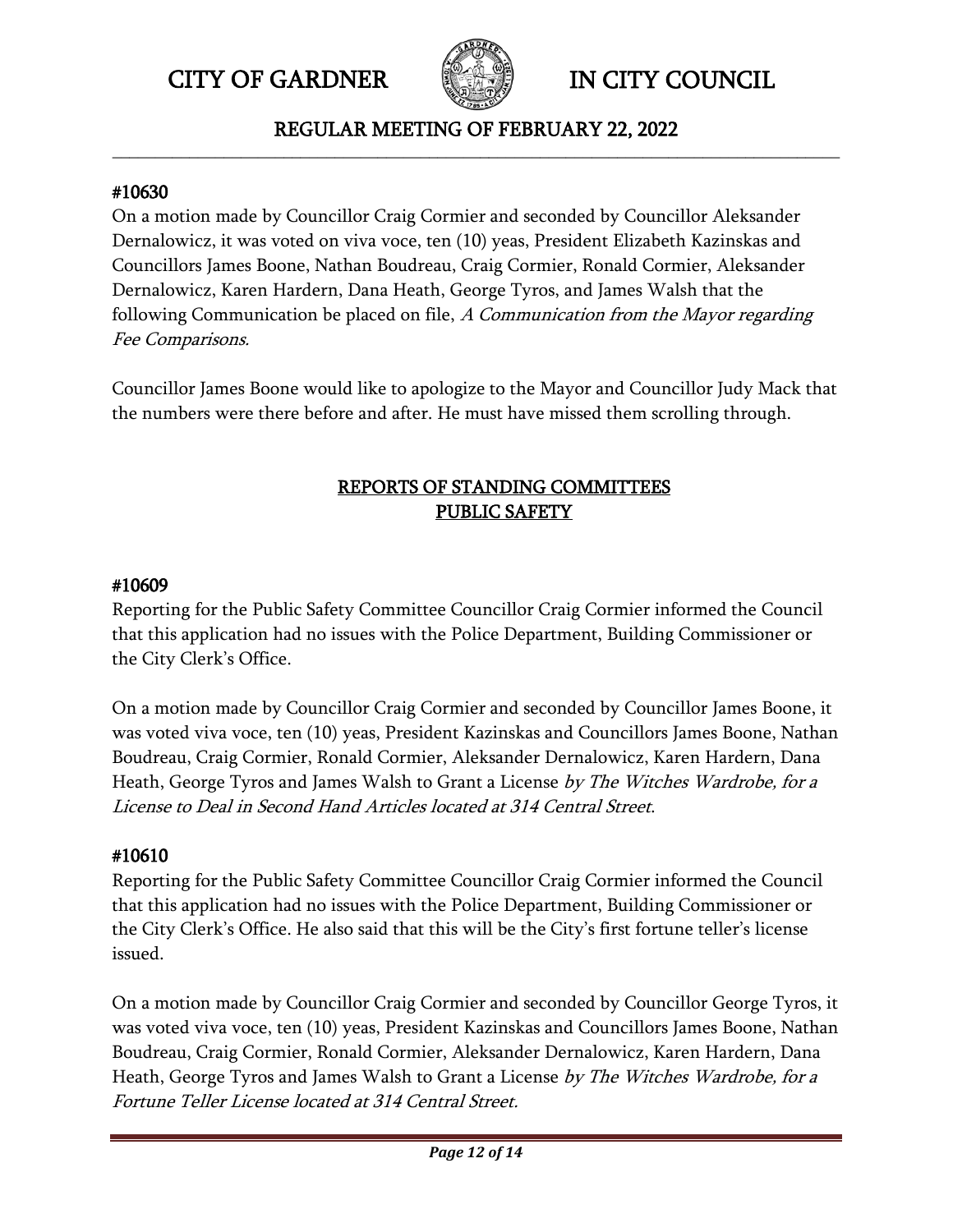

### REGULAR MEETING OF FEBRUARY 22, 2022 **\_\_\_\_\_\_\_\_\_\_\_\_\_\_\_\_\_\_\_\_\_\_\_\_\_\_\_\_\_\_\_\_\_\_\_\_\_\_\_\_\_\_\_\_\_\_\_\_\_\_\_\_\_\_\_\_\_\_\_\_\_\_\_\_\_\_\_\_\_\_\_\_\_\_\_\_\_\_\_\_\_\_\_\_\_**

# COUNCIL AS COMMITTEE OF THE WHOLE

## #10602

President Elizabeth Kazinskas informed the Council that there will be an informal meeting in March regarding this ordinance. More time was granted

An Ordinance to Amend the Code of the City of Gardner, Section 8, Chapter 390, Entitled "Fire Department Fee Schedule."

### #10603

President Elizabeth Kazinskas informed the Council that there will be an informal meeting in March regarding this ordinance. More time was granted

An Ordinance to Amend Sections of the Code of the City of Gardner, Chapter 390, Entitled "Fees."

## UNFINISHED BUSINESS AND MATTERS FOR RECONSIDERATION

## #10604

Reporting from the Finance Committee, Councillor Aleksander Dernalowicz informed the Council that this ordinance will assist in helping to keep the downtown area accessible and safe for the public following winter weather events.

On a motion made by Councillor James Walsh and seconded by Councillor Ronald Cormier, it was voted viva voce, ten (10) yeas, President Elizabeth Kazinskas and Councillors James Boone, Nathan Boudreau, Craig Cormier, Ronald Cormier, Aleksander Dernalowicz, Dana Heath, George Tyros, and James Walsh that the following Ordinance be sent to be approved and sent to final printing:

AN ORIDANCE TO AMEND CHAPTER 567 OF THE CODE OF THE CITY OF GARDNER, ENTITLED STREETS AND SIDEWALKS

BE IT ORDAINED BY THE CITY COUNCIL OF THE CITY OF GARDNER AS FOLLOWS: